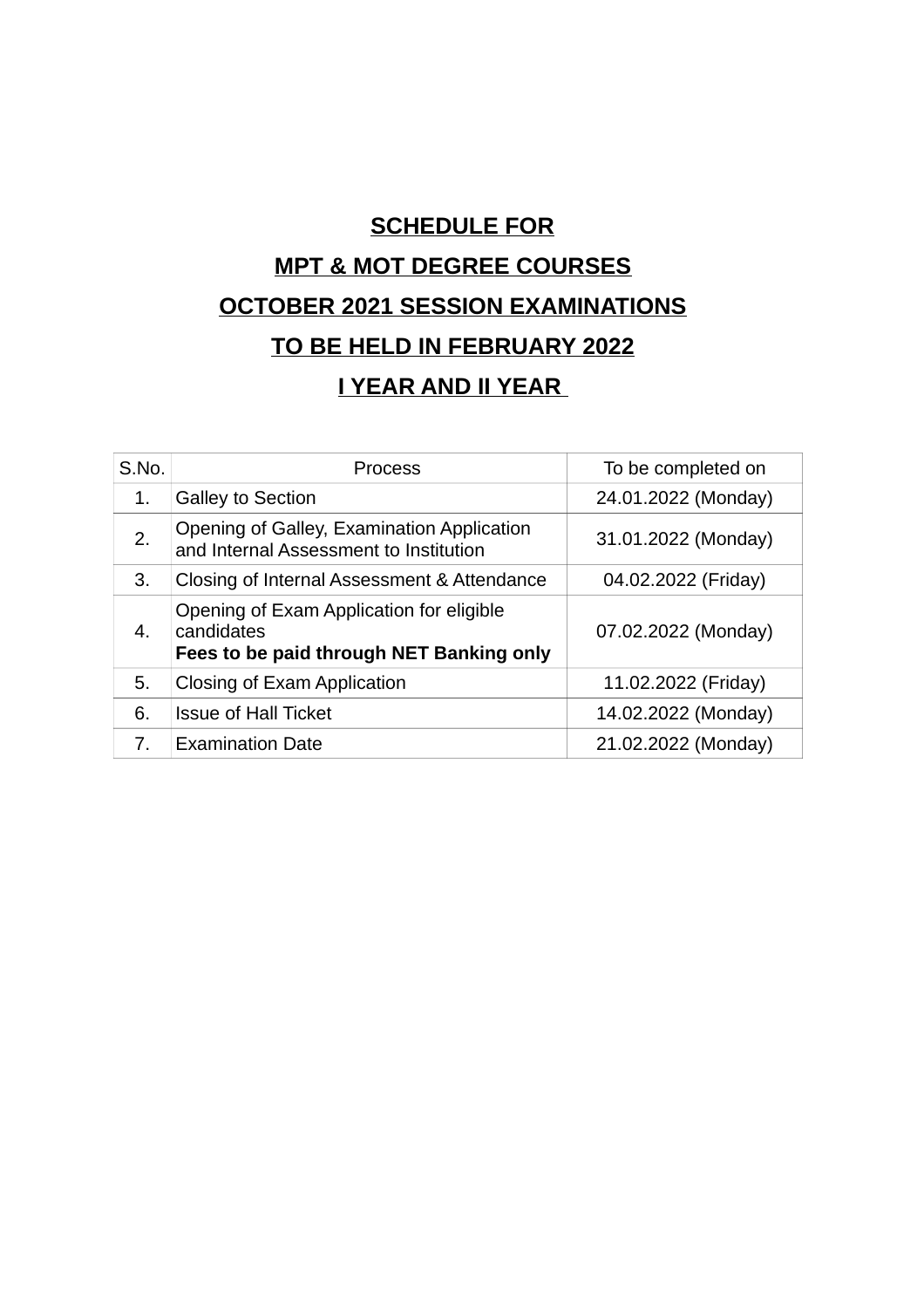# **PHYSIOTHERAPY POST GRADUATE DEGREE COURSE**

## **M.P.T OCTOBER 2021 SESSION EXAMINATIONS**

### **TO BE HELD IN FEBRUARY 2022**

### **FIRST YEAR #**

| <b>Day</b> | <b>Date and Time</b>              | Paper             | <b>Subjects</b>                                         | Q.P. Code     |
|------------|-----------------------------------|-------------------|---------------------------------------------------------|---------------|
| <b>MON</b> | 21-02-2022<br>9.30 am to 12.30 pm | I                 | <b>Applied Basic Sciences</b>                           | 278151        |
| <b>TUE</b> | 22-02-2022<br>9.30 am to 12.30 pm | $\mathbf{I}$      | Physiotherapeutics<br>278152                            |               |
|            |                                   |                   | <b>SECOND YEAR#</b>                                     |               |
| <b>THU</b> | 24-02-2022<br>9.30 am to 12.30 pm |                   | <b>Speciality Paper I</b>                               |               |
|            |                                   |                   | <b>Physiotherapy Assessment</b>                         |               |
|            |                                   | <b>Branch I</b>   | <b>Physiotherapy in Orthopaedics</b>                    | 278121        |
|            |                                   | <b>Branch II</b>  | <b>Physiotherapy in Neurology</b>                       | 278122        |
|            |                                   | <b>Branch III</b> | <b>Physiotherapy in Cardio - Respiratory</b>            | 278123        |
|            |                                   | <b>Branch IV</b>  | <b>Physiotherapy in Paediatrics</b>                     | 278124        |
|            |                                   | <b>Branch V</b>   | <b>Sports Physiotherapy</b>                             | 278125        |
|            |                                   | <b>Branch VI</b>  | <b>Physiotherapy in Obstetrics</b><br>and Gynaecology   | 278126        |
|            | 25-02-2022                        |                   | <b>Speciality Paper II</b>                              |               |
| <b>FRI</b> | 9.30 am to 12.30 pm               |                   | <b>Physiotherapy Interventions</b>                      |               |
|            |                                   | <b>Branch I</b>   | <b>Physiotherapy in Orthopaedics</b>                    | 278131        |
|            |                                   | <b>Branch II</b>  | <b>Physiotherapy in Neurology</b>                       | 278132        |
|            |                                   | <b>Branch III</b> | <b>Physiotherapy in Cardio - Respiratory</b>            | 278133        |
|            |                                   | <b>Branch IV</b>  | <b>Physiotherapy in Paediatrics</b>                     | 278134        |
|            |                                   | <b>Branch V</b>   | <b>Sports Physiotherapy</b>                             | 278135        |
|            |                                   | <b>Branch VI</b>  | Physiotherapy<br><b>Obstetrics</b><br>in<br>Gynaecology | 278136<br>and |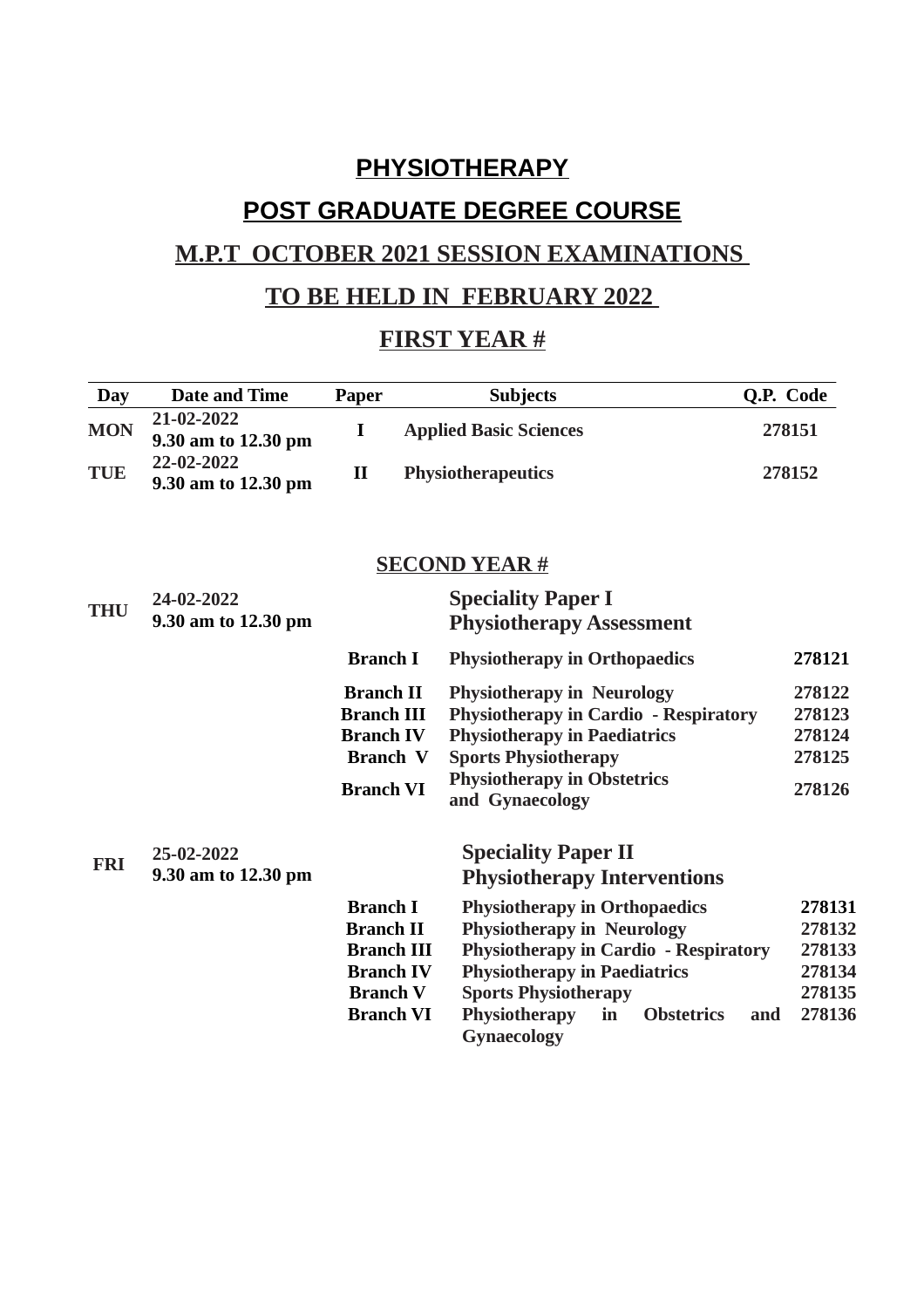# **PHYSIOTHERAPY POST GRADUATE DEGREE COURSE**

#### **M.P.T OCTOBER 2021 SESSION EXAMINATIONS**

#### **TO BE HELD IN FEBRUARY 2022**

#### **FIRST YEAR ##**

| Day        | <b>Date and Time</b>              | Paper                                                                                                               | <b>Subjects</b>                                                                                                                                                                                                                                            | Q.P. Code                                                       |
|------------|-----------------------------------|---------------------------------------------------------------------------------------------------------------------|------------------------------------------------------------------------------------------------------------------------------------------------------------------------------------------------------------------------------------------------------------|-----------------------------------------------------------------|
| <b>MON</b> | 21-02-2022<br>9.30 am to 12.30 pm | I                                                                                                                   | <b>Applied Basic Sciences</b>                                                                                                                                                                                                                              | 278153                                                          |
| <b>TUE</b> | 22-02-2022<br>9.30 am to 12.30 pm | $\mathbf{I}$                                                                                                        | Physiotherapeutics<br>278154                                                                                                                                                                                                                               |                                                                 |
|            |                                   |                                                                                                                     | <b>SECOND YEAR ##</b>                                                                                                                                                                                                                                      |                                                                 |
| <b>THU</b> | 24-02-2022<br>9.30 am to 12.30 pm |                                                                                                                     | <b>Speciality Paper I</b><br><b>Physiotherapy Assessment</b>                                                                                                                                                                                               |                                                                 |
|            |                                   | <b>Branch I</b>                                                                                                     | <b>Physiotherapy in Orthopaedics</b>                                                                                                                                                                                                                       | 278171                                                          |
|            |                                   | <b>Branch II</b><br><b>Branch III</b><br><b>Branch IV</b><br><b>Branch V</b><br><b>Branch VI</b>                    | <b>Physiotherapy in Neurology</b><br><b>Physiotherapy in Cardio - Respiratory</b><br><b>Physiotherapy in Paediatrics</b><br><b>Sports Physiotherapy</b><br><b>Physiotherapy in Obstetrics</b><br>and Gynaecology                                           | 278172<br>278173<br>278174<br>278175<br>278176                  |
| <b>FRI</b> | 25-02-2022<br>9.30 am to 12.30 pm |                                                                                                                     | <b>Speciality Paper II</b><br><b>Physiotherapy Interventions</b>                                                                                                                                                                                           |                                                                 |
|            |                                   | <b>Branch I</b><br><b>Branch II</b><br><b>Branch III</b><br><b>Branch IV</b><br><b>Branch V</b><br><b>Branch VI</b> | <b>Physiotherapy in Orthopaedics</b><br><b>Physiotherapy in Neurology</b><br><b>Physiotherapy in Cardio - Respiratory</b><br><b>Physiotherapy in Paediatrics</b><br><b>Sports Physiotherapy</b><br>Physiotherapy<br><b>Obstetrics</b><br>in<br>Gynaecology | 278181<br>278182<br>278183<br>278184<br>278185<br>278186<br>and |

**# Subjects applicable to the candidates who have joined the course on or before the a.y. 2017 - 2018** 

**## Subjects applicable to the candidates who have joined the course from the a.y. 2018 – 2019**